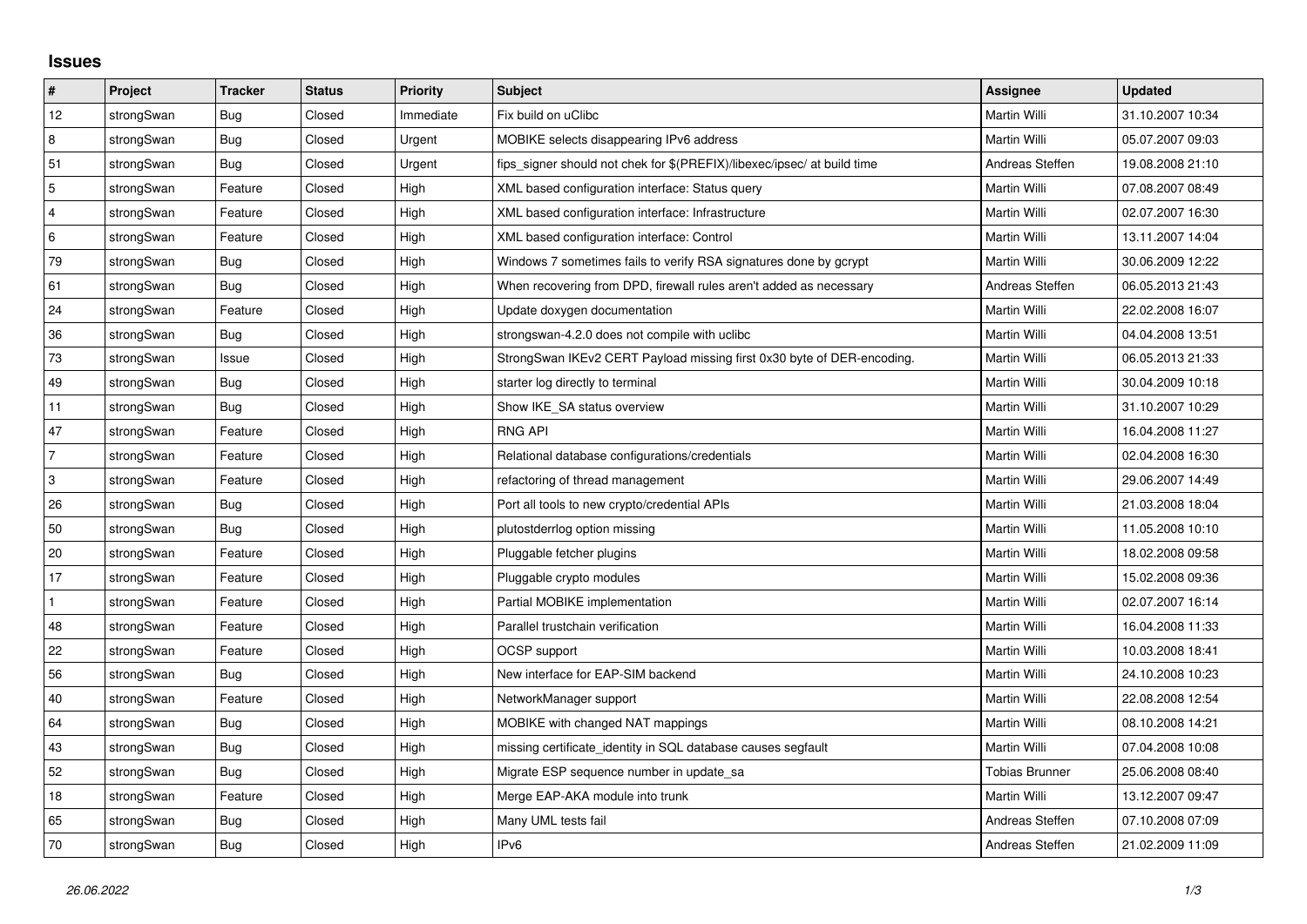| $\vert$ #      | Project    | <b>Tracker</b> | <b>Status</b> | <b>Priority</b> | <b>Subject</b>                                                              | Assignee              | <b>Updated</b>   |
|----------------|------------|----------------|---------------|-----------------|-----------------------------------------------------------------------------|-----------------------|------------------|
| 14             | strongSwan | Feature        | Closed        | High            | Initiate/Terminate IKE SAs                                                  | Martin Willi          | 13.11.2007 14:04 |
| 19             | strongSwan | Feature        | Closed        | High            | Include EAP-MD5 into trunk                                                  | <b>Martin Willi</b>   | 13.12.2007 09:48 |
| 71             | strongSwan | <b>Bug</b>     | Closed        | High            | Improved Acquire handling                                                   | Martin Willi          | 20.05.2009 11:54 |
| 55             | strongSwan | <b>Bug</b>     | Closed        | High            | Implement SHA512/384/256 HMAC with proper truncation in kernel              | Martin Willi          | 03.12.2009 11:41 |
| 15             | strongSwan | Feature        | Closed        | High            | Implement rauthentication using RFC4478                                     | Martin Willi          | 30.11.2007 14:55 |
| 60             | strongSwan | Feature        | Closed        | High            | Implement draft-sheffer-ikev2-gtc-00 with PAM password verification         | Martin Willi          | 22.08.2008 12:59 |
| 13             | strongSwan | Feature        | Closed        | High            | Implement a modular credential framework                                    | Martin Willi          | 15.02.2008 09:36 |
| 32             | strongSwan | Bug            | Closed        | High            | ikev2/rw-no-idr scenario fails                                              | Martin Willi          | 19.03.2008 11:13 |
| 31             | strongSwan | Bug            | Closed        | High            | ikev2/rw-eap-aka-rsa scenario fails                                         | Martin Willi          | 19.03.2008 15:25 |
| 35             | strongSwan | Bug            | Closed        | High            | ikev2/ocsp-no-signer-cert scenario segfaults                                | Martin Willi          | 02.04.2008 09:45 |
| 34             | strongSwan | Bug            | Closed        | High            | ikev2/multi-level-ca-loop segfaults                                         | Martin Willi          | 31.03.2008 09:19 |
| 33             | strongSwan | <b>Bug</b>     | Closed        | High            | ikev2/crl-revoked scenario broken                                           | Martin Willi          | 19.03.2008 19:02 |
| 37             | strongSwan | Feature        | Closed        | High            | Hash and URL support for IKEv2                                              | <b>Tobias Brunner</b> | 18.04.2008 13:38 |
| 16             | strongSwan | Feature        | Closed        | High            | Generic plugin architecture                                                 | Martin Willi          | 15.02.2008 09:37 |
| 45             | strongSwan | Bug            | Closed        | High            | Failure to open SQLite database crashes charon                              | <b>Martin Willi</b>   | 07.04.2008 09:16 |
| 54             | strongSwan | Feature        | Closed        | High            | <b>EAP-Identity Server functionality</b>                                    | Martin Willi          | 22.08.2008 12:55 |
| 46             | strongSwan | Feature        | Closed        | High            | DNS resolving for hosts in ike_cfg                                          | <b>Martin Willi</b>   | 09.06.2008 09:34 |
| 10             | strongSwan | Bug            | Closed        | High            | distribution cannot be built because logout.cs template is missing in trunk | Martin Willi          | 18.09.2007 07:43 |
| 21             | strongSwan | Feature        | Closed        | High            | CRL support                                                                 | Martin Willi          | 10.03.2008 18:40 |
| 27             | strongSwan | Feature        | Closed        | High            | Create a database API                                                       | Martin Willi          | 19.02.2008 15:16 |
| 39             | strongSwan | Feature        | Rejected      | High            | Configuration support in Manager                                            | Martin Willi          | 04.07.2014 11:07 |
| $\overline{2}$ | strongSwan | Feature        | Closed        | High            | Complete MOBIKE support                                                     | Martin Willi          | 31.10.2007 10:30 |
| 41             | strongSwan | Feature        | Closed        | High            | CFG attribute provider framework                                            | Martin Willi          | 16.04.2008 11:24 |
| 42             | strongSwan | Feature        | Closed        | High            | CFG attribute handler framework                                             | Martin Willi          | 28.04.2009 10:23 |
| 30             | strongSwan | Feature        | Closed        | High            | Certificate caching                                                         | Martin Willi          | 02.04.2008 14:50 |
| 25             | strongSwan | Feature        | Closed        | High            | alternative crypto implementation                                           | Martin Willi          | 31.05.2008 09:49 |
| 59             | strongSwan | Feature        | Closed        | High            | Add additinal signal dependent parameter to bus                             | Martin Willi          | 29.07.2008 11:04 |
| 129            | strongSwan | Feature        | Assigned      | Normal          | Relations between ike/child/peer_cfg                                        | Martin Willi          | 06.02.2012 10:50 |
| 53             | strongSwan | Bug            | Closed        | Normal          | Printf handler for proposal t                                               | Martin Willi          | 12.06.2008 14:23 |
| 128            | strongSwan | Feature        | Closed        | Normal          | Plugin dependencies                                                         | Martin Willi          | 06.02.2012 10:51 |
| 58             | strongSwan | Bug            | Closed        | Normal          | Please fix bashism in /src/ipsec/ipsec.in                                   | Martin Willi          | 16.07.2008 09:08 |
| 66             | strongSwan | Bug            | Closed        | Normal          | patch for alignment buffer on xscale ARM processor                          | Martin Willi          | 14.11.2008 15:35 |
| 214            | strongSwan | <b>Bug</b>     | Closed        | Normal          | OS X lacks sem_timedwait                                                    | Martin Willi          | 20.08.2012 17:22 |